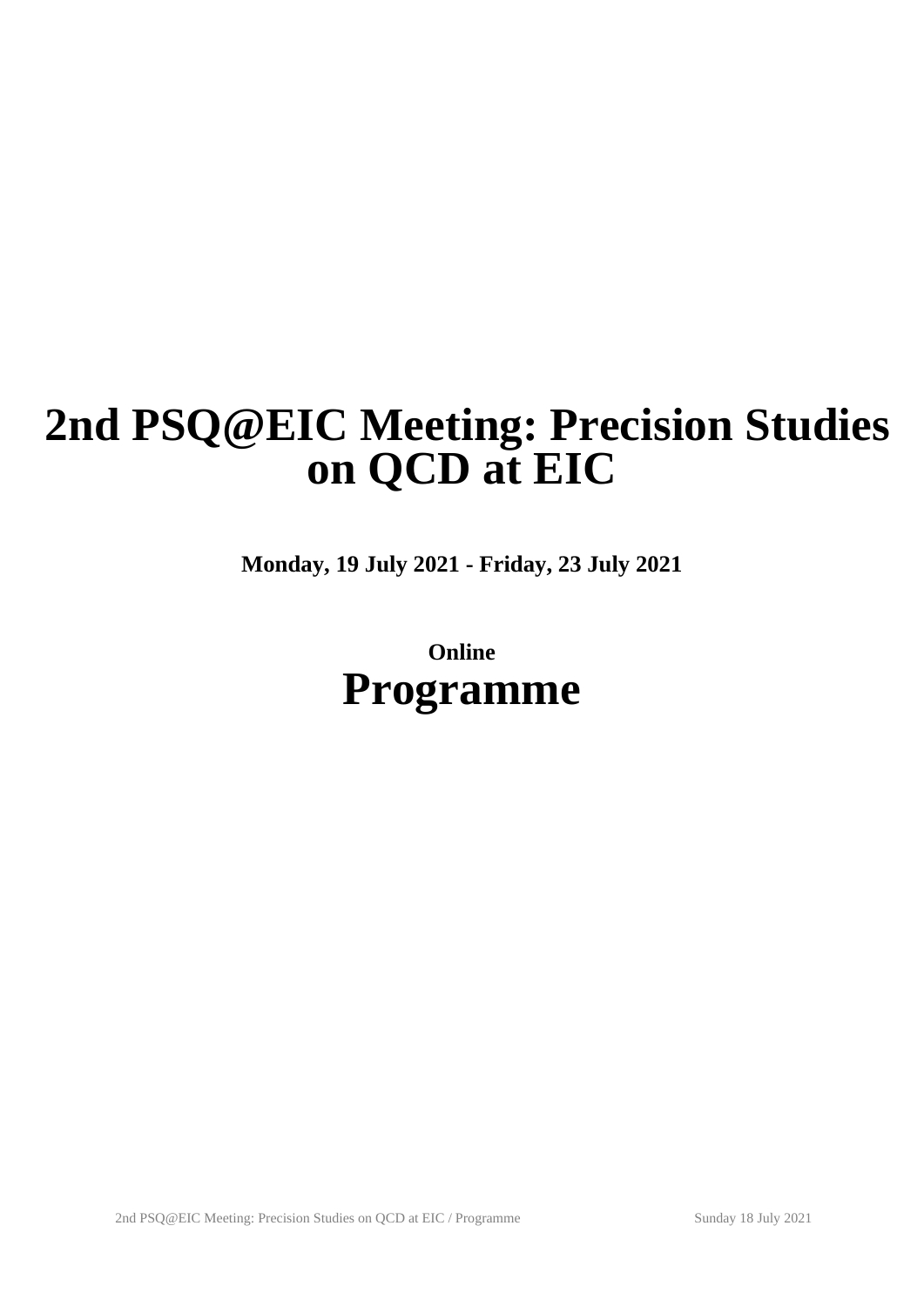# Table of contents

| Session              |   |
|----------------------|---|
| Break                |   |
| Session              |   |
| Tuesday 20 July 2021 |   |
| Session              |   |
| Recess               |   |
| Session              |   |
|                      |   |
|                      |   |
|                      |   |
|                      |   |
| Recess               |   |
|                      |   |
|                      |   |
|                      | 3 |
|                      |   |
| Session              |   |
| Recess               |   |
| Session              |   |
| Break                |   |
| Session              |   |
| Friday 23 July 2021  | 5 |
| Recess               |   |
| Session              |   |
| Break                |   |
| Session              |   |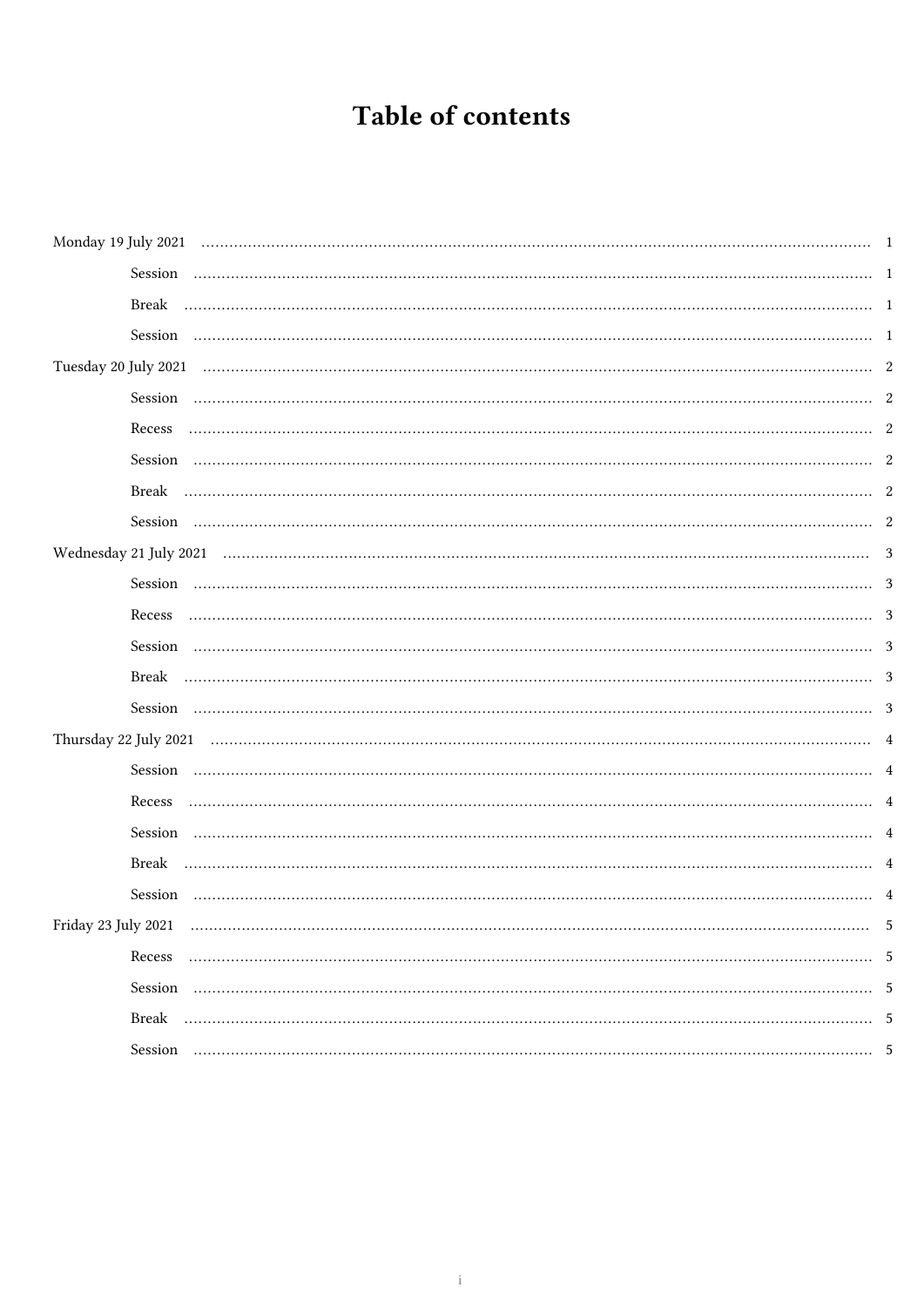# **Monday 19 July 2021**

#### **Session: 1. US EIC at BNL and Science Challenges (8 AM - 9:10 AM, 19 July, US EDT) (21:00-22:10)**

| -Conveners: Morrison, David (BNL)                             |                                              |  |
|---------------------------------------------------------------|----------------------------------------------|--|
| time [id] title                                               | presenter                                    |  |
| $21:00$ [1] Welcome Remarks                                   | DESHPANDE, Abhay<br>(Stony Brook University) |  |
| 21:05 [2] Welcome Remarks                                     | BHANG, Yunkyu (APCTP)                        |  |
| 21:10 [3] International relations & detector technologies     | ENT, Rolf (Jefferson Lab)                    |  |
| 21:30 [4] International relations & accelerator technologies  | SERYI, Andrei (JLAB)                         |  |
| $21:50$ [5] Towards high luminosities at low CMS in an EIC-IR | WILLEKE, Ferdinand (BNL)                     |  |

#### **Break (22:10-22:25)**

### **Session: 2. Experiment/Theory Opportunities in Lepton-Nuclear Community (9:25 AM - 11:25 AM, 19 July, US EDT) (22:25-00:25)**

#### **-Conveners: Afanasev, Andrei (George Washington University)**

| time [id] title                                               | presenter                                                                      |
|---------------------------------------------------------------|--------------------------------------------------------------------------------|
| 22:25 [58] Challenges of QCD at the EIC                       | SCHAEFER, Andreas<br>(Regensburg University)                                   |
| 23:05 [6] Activities of the Korean community for the EIC      | KIM, Yongsun (Sejong<br>University)                                            |
| [23:25] [7] The Electron Ion Collider in China project (EIcC) | ZHAO, Yuxiang (Institute of<br>Modern Physics, Chinese<br>Academy of Sciences) |
| 23:45 [8] AMBER@CERN project                                  | KABUSS, Eva-Maria<br>(Institut fuer Kernphysik,<br>Mainz University)           |
| 00:05 [13] Jefferson Lab upgrade options                      | MCKEOWN, R. (Jefferson<br>Lab.                                                 |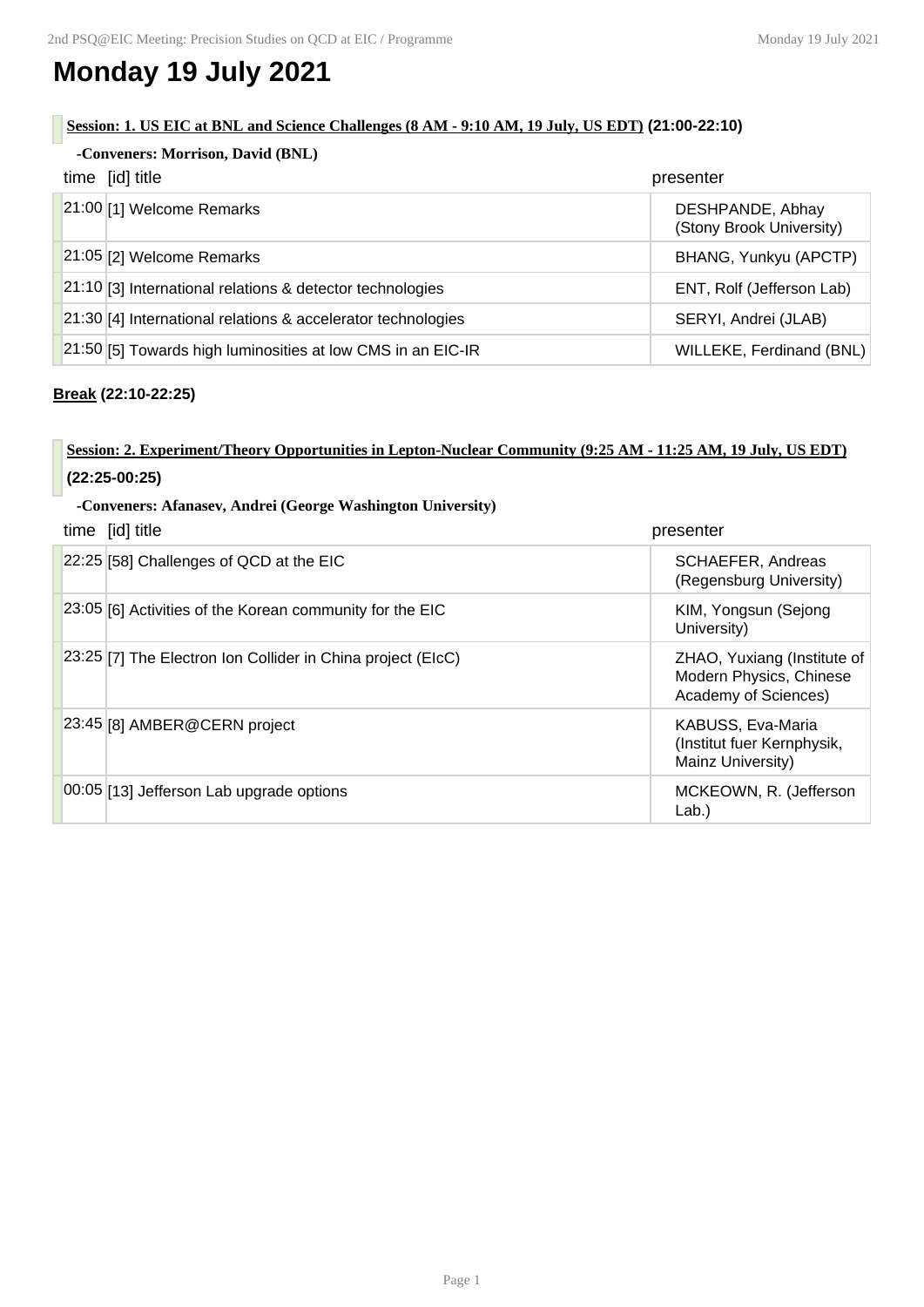# **Tuesday 20 July 2021**

#### **Session: 3. Discussion Session (8 PM - 9:45 PM, 19 July, US EDT) (09:00-10:45)**

| -Conveners: Yoo, Hwidong (Yonsei University)                                      |                                                        |
|-----------------------------------------------------------------------------------|--------------------------------------------------------|
| time [id] title                                                                   | presenter                                              |
| 09:00 [55] EIC detectors and collider - possibilities on technical collaborations | SERYI, Andrei (JLAB)<br>ENT, Rolf (Jefferson Lab)      |
| 09:45 [56] Dual-readout calorimetry                                               | LEE, Sehwook (Kyungpook<br><b>National University)</b> |
| 10:15 [57] Silicon detector activities in Korea                                   | LIM, Sanghoon (Pusan<br><b>National University)</b>    |

### **Recess: APCTP Focus Program in Nuclear Physics: Science Opportunities with EIC (Companion Meeting) (10:45-21:00)**

#### **Session: 4. Stitching Together a 5D Image of the Nucleon A (8:00 AM - 9:30 AM, 20 July, US EDT) (21:00-22:30)**

#### **-Conveners: Jo, Hyon-Suk (Kyungpook National University)**

| time [id] title |                                                                           | presenter                                                       |
|-----------------|---------------------------------------------------------------------------|-----------------------------------------------------------------|
|                 | 21:00 [14] Wigner functions and their 3D projections                      | YUAN, Feng (Lawrence<br><b>Berkeley National</b><br>Laboratory) |
|                 | 21:30 [15] Connecting DVCS at low and high energies for precision imaging | GIROD, Francois-Xavier<br>(George Washington<br>University)     |
|                 | $22:00$ [16] Glue Imaging in production of vector mesons J/psi and phi    | XIAO, Bowen (Central<br>China Normal University)                |

**Break (22:30-22:45)**

# **Session: 5. Stitching Together a 5D Image of the Nucleon B (9:45 AM - 11:15 AM, 20 July, US EDT) (22:45-00:15)**

# **-Conveners: Radici, Marco (INFN - Sezione di Pavia)** time [id] title presenter  $22:45$  [17] TMD program with single and double hadron production  $\vert$  DILKS, Christopher (Duke University) 23:15 [18] Measuring TMDs in the nuclear medium  $\vert$  TERRY, John (UCLA) 23:45 [20] The Role of Lattice QCD in nucleon imaging **HADJIYIANNAKOU**, Kyriakos (University of Cyprus)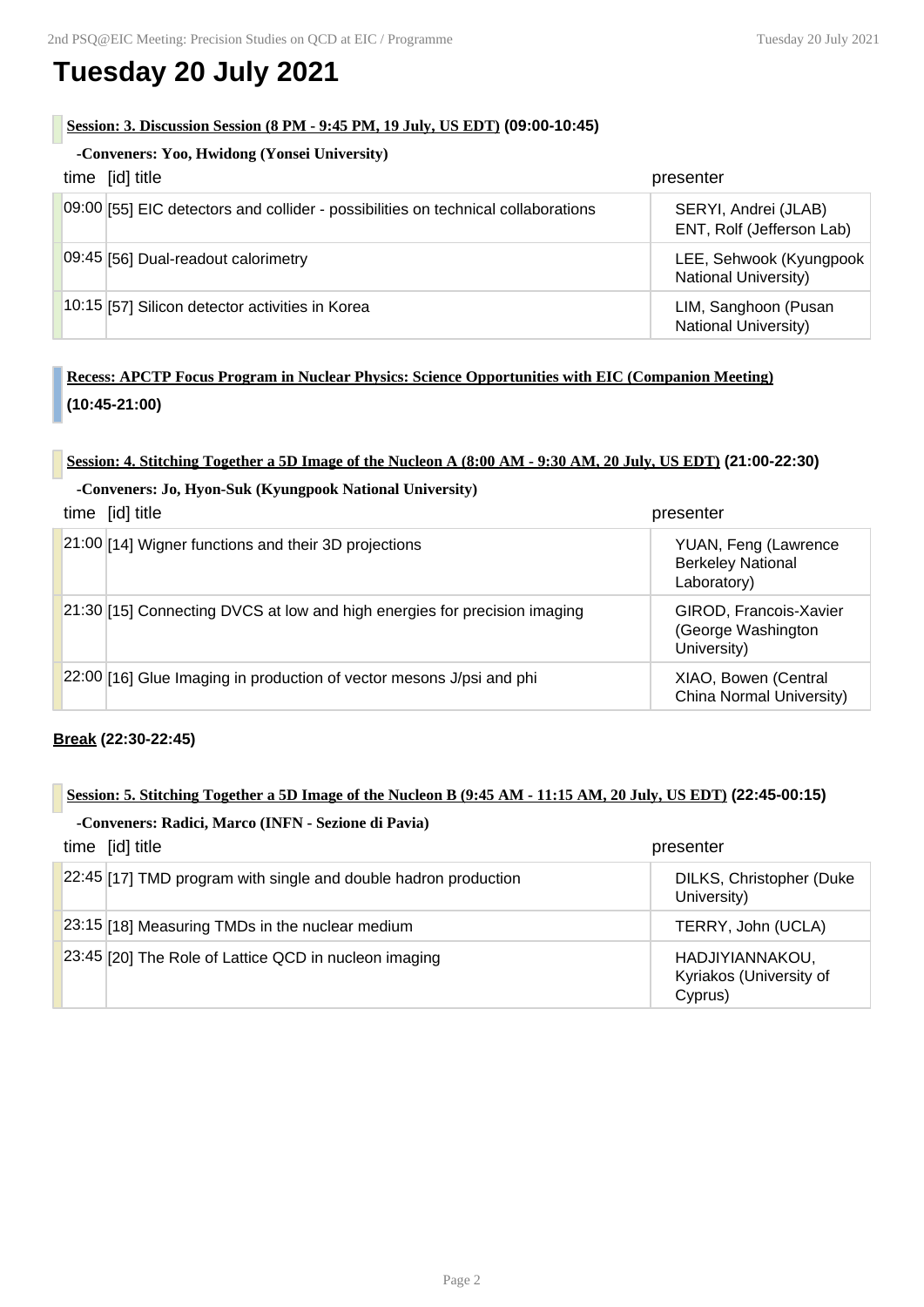# **Wednesday 21 July 2021**

#### **Session: 6. Stitching Together a 5D Image of the Nucleon C (8 PM - 10 PM, 20 July, US EDT) (09:00-11:00)**

| -Conveners: Vossen, Anselm (Duke University) |                                                                                   |                                                                                                                 |
|----------------------------------------------|-----------------------------------------------------------------------------------|-----------------------------------------------------------------------------------------------------------------|
|                                              | time [id] title                                                                   | presenter                                                                                                       |
|                                              | 09:00 [67] Probing gluon saturation with dihadron correlation at the EIC          | ZHENG, Liang (China<br>University of Geosciences)                                                               |
|                                              | 09:20 [68] TMD dependent spin physics with jets at the EIC                        | LEE, Kyle (LBNL)                                                                                                |
|                                              | 09:40 [69] Phenomenology of T-odd jet functions                                   | LAI, Wai Kin (South China<br>Normal University)                                                                 |
|                                              | 10:00 [66] Lambda polarization at EIC                                             | ZHANG, Jinlong (Shandong<br>University)                                                                         |
|                                              | 10:20 [70] Neutron spin structure from e-He3 with double spectator tagging at EIC | NGUYEN, Dien (JLAB)                                                                                             |
|                                              | 10:40 [71] GTMD model predictions for diffractive dijet production at EIC         | SETYADI, Chalis (Van<br>Swinderen Institute for<br>Particle Physics and<br>Gravity, University of<br>Groningen) |

## **Recess: APCTP Focus Program in Nuclear Physics: Science Opportunities with EIC (Companion Meeting) (11:00-21:00)**

# **Session: 7. Fundamental Questions, Beyond Imaging & Other Highlights A (8:00 AM - 9:30 AM, 21 July, US EDT) (21:00-22:30)**

#### **-Conveners: Ji, Xiangdong (CNF, UMd)**

| time [id] title                                                          | presenter                                    |
|--------------------------------------------------------------------------|----------------------------------------------|
| 21:00 [21] Origin of mass - How EIC can provide insight                  | CLOET, Ian (Argonne<br>National Laboratory)  |
| $21:30$ [22] Origin of confinement – How EIC can provide insight         | LEINWEBER, Derek<br>(University of Adelaide) |
| 22:00 [23] The quest for gravitational properties of subatomic particles | TERYAEV, Oleg (JINR)                         |

#### **Break (22:30-22:45)**

### **Session: 8. Fundamental Questions, Beyond Imaging & Other Highlights B (9:45 AM - 11:30 AM, 21 July, US EDT) (22:45-00:25)**

#### **-Conveners: Contalbrigo, Marco (INFN Ferrara)**

| time [id] title                                                                            | presenter                                             |
|--------------------------------------------------------------------------------------------|-------------------------------------------------------|
| 22:45 [24] What makes the proton a stable particle and how can the EIC provide<br>insights | LIU, Keh-Fei (University of<br>Kentucky)              |
| 23:10 [25] A new look at hadron structure from a modern perspective                        | KIM, Hyun-Chul (Inha<br>University)                   |
| 23:35 [26] Nucleon size: charge-, magnetic-, mass-, gravitational-, gluons- radius         | ZAHED, Ismail (Stony<br><b>Brook University)</b>      |
| $ 00:00 $ [27] The mass gap in (1+1)-dim QCD                                               | JI, Chueng-Ryong (North<br>Carolina State University) |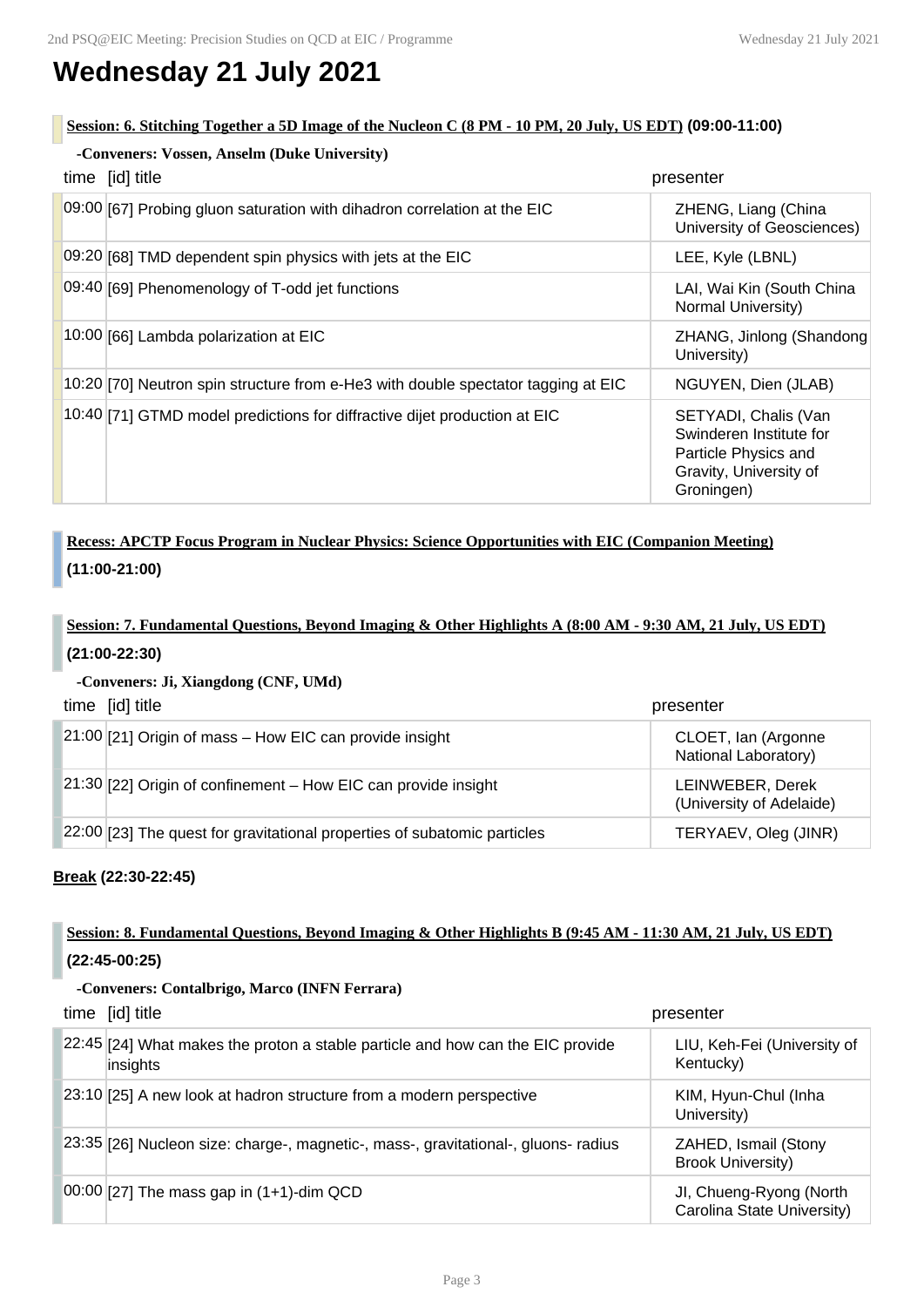# **Thursday 22 July 2021**

### **Session: 9. Fundamental Questions, Beyond Imaging & Other Highlights C (8 PM - 10 PM, 21 July, US EDT) (09:00-11:10)**

#### **-Conveners: Mokeev, Victor (JLab)**

| time [id] title                                                                                                                                                | presenter                                                  |
|----------------------------------------------------------------------------------------------------------------------------------------------------------------|------------------------------------------------------------|
| 09:00 [61] Studying the emergence of mass using pion and kaon targets                                                                                          | ROBERTS, Craig (Nanjing<br>University)                     |
| 09:30 [65] Measures of pion and kaon structure: mass and pressure distributions via<br><b>GPDs</b>                                                             | RAYA MONTAÑO, Khépani<br>(Nanjing University)              |
| 09:50 [62] Testing a hexaquark picture for d*(2380)                                                                                                            | KIM, Hungchong (Korea<br>University)                       |
| 10:10 [63] Quarkonia and heavy-light mesons in a Bethe-Salpeter approach                                                                                       | EL-BENNICH, Bruno<br>(Universidade Cidade de<br>São Paulo) |
| 10:30 [64] QCD Analysis of Near-threshold photon-proton production of heavy<br>quarkonium                                                                      | GUO, Yuxun (CNF, UMD)                                      |
| 10:50 [74] Lattice calculations of hadron structure in the pseudo-PDF framework, and<br>their impact in resolving the internal structure of mesons and baryons | RICHARDS, David<br>(Jefferson Laboratory)                  |

### **Recess: APCTP Focus Program in Nuclear Physics: Science Opportunities with EIC (Companion Meeting) (11:20-21:00)**

#### **Session: 10. Spectroscopy and Nuclear Processes (8:00 AM - 10 AM, 22 July, US EDT) (21:00-23:00)**

#### **-Conveners: Joo, Kyungseon (University of Connecticut)**

| time [id] title                                                            | presenter                                                  |
|----------------------------------------------------------------------------|------------------------------------------------------------|
| $21:00$ [28] Exotic hadron spectroscopy and heavy flavors at EIC           | GUO, Feng-Kun (ITP, CAS)                                   |
| 21:30 [29] XYZ Hadron production & decays at the EIC and detector response | GLAZIER, Derek (Glasgow<br>University)                     |
| 22:00 [30] Science highlights with light ions                              | COSYN, Wim (FIU)                                           |
| 22:30 [31] Far-forward particle detection and second focus                 | NADEL-TURONSKI, Pawel<br>(CFNS, Stony Brook<br>University) |

#### **Break (23:00-23:15)**

#### **Session: 11. Detectors (10:15 AM - 11:30 AM, 22 July, US EDT) (23:15-00:30)**

#### **-Conveners: Burkert, Volker (Jefferson Lab)**

| time [id] title                                                        | presenter                                  |
|------------------------------------------------------------------------|--------------------------------------------|
| 23:15 [32] ATHENA Detector collaboration                               | BOSSU, Francesco<br>(CEA-Saclay)           |
| 23:35 33] CORE Detector collaboration                                  | HYDE, Charles (Old<br>Dominion University) |
| 23:55 [34] ECCE Detector collaboration                                 | HEN, Or (MIT)                              |
| 00:15 [35] Discussion - Science requirements and detector capabilities |                                            |